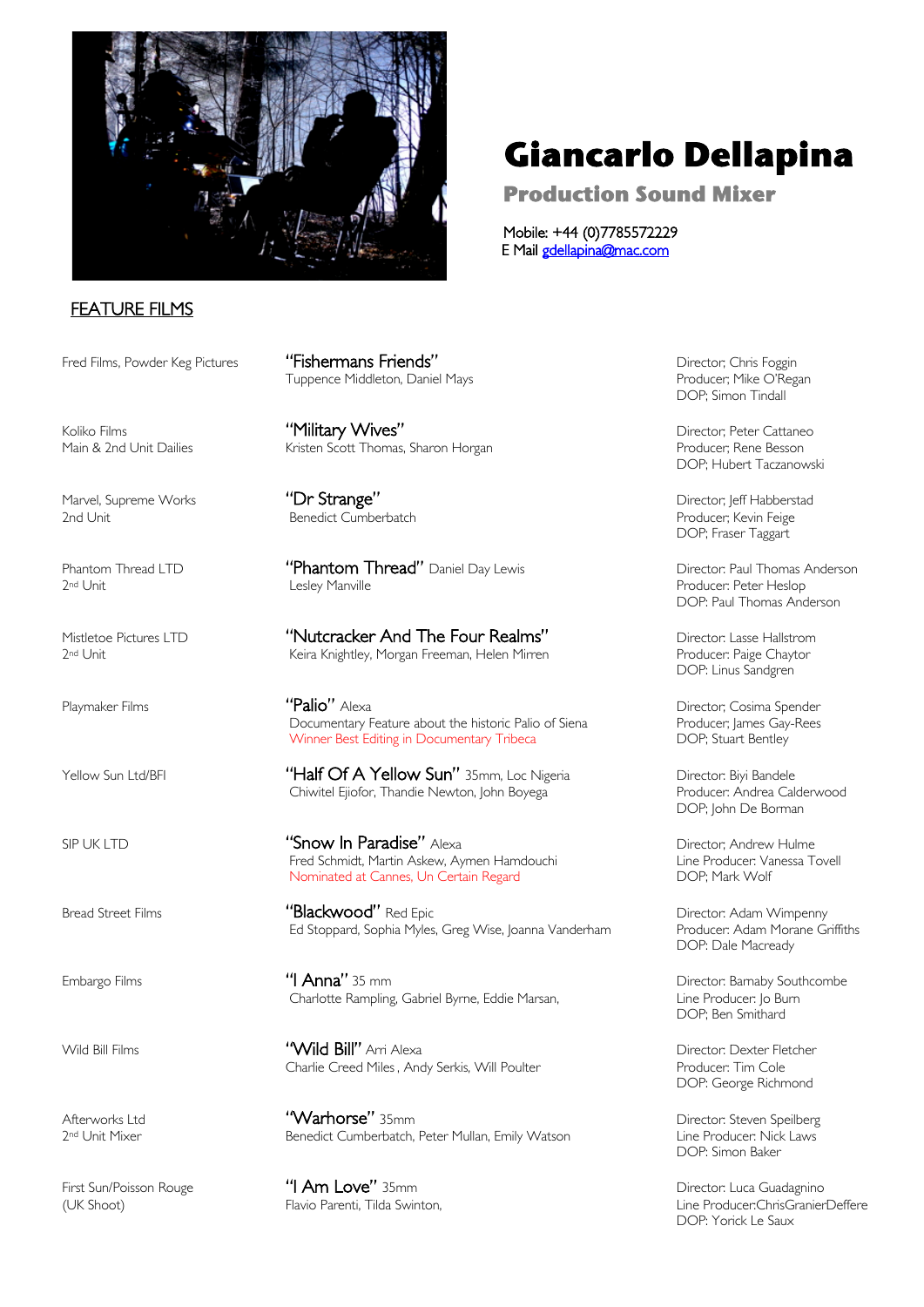Working Title "Senna" Documentary Feature Director: Asif Kapadia (Surround FX Recordist) Ayrton Senna, Alain Prost Line Producer; Victoria Gregory BAFTA Award, Best Documentary **DOP**; Jake Polonsky

Discovery/Wall to Wall TV **"Man On Wire"** HD Documentary Feature **Director: James Marsh (Paris Unit)**<br>Paris Unit) Director: Victoria Gregory (Paris Unit) Director: Victoria Gregory **Oscar Award, Best Documentary** 

GSP Studios "Bliss" Alexa , Loc Norway Parks Parks (GSP Studios Producer; Alan Latham<br>Freya Parks Producer; Alan Latham

Poppyfield Films **"Vinyl"** HD **Company HD** Director: Sara Sugarman Phil Daniels, Keith Allen, Perry Benson Producer: John H illiams

E&N Ltd **Exerywhere And Nowhere''** 35mm<br>Iames Floyd, Adam Deacon, Art Malik Dunner Producer; Tim Cole James Floyd, Adam Deacon, Art Malik

Lucky Red "I, Don Giovanni" 35mm Director: Carlos Saura Maria Valverde,, Tobias Moretti

BBC/Starstruck Films "Kicks" HD Director: Lindy Heymann Kerrie Hayes, Nicola Burley,

Wildcard Films **"Roar"** 35 mm short "Roar" and the Director: Adam Wimpenny<br>Russell Tovey. Iodie Whittaker. Tom Burke "Producer: Adam Morane Griffiths Russell Tovey, Jodie Whittaker, Tom Burke

Poisson Rouge **"The Hide" HD D20**<br>Alex MacQueen, Phillip Campbell **Alex Director: Marek Losey** Director: Marek Losey<br>Line Producer: Kate Penlington Alex MacQueen, Phillip Campbell

Berwick Street Prods PLC **"The Garden Of Eden"**35mm Feature, Loc Spain Director: John Irvin<br>Mena Suvari, Jack Huston, Caterina Murino, Richard E Grant Line Producer: Al Burgess Mena Suvari, Jack Huston, Caterina Murino, Richard E Grant

Cattleya Productions **"Flying Lessons"**35 mm Feature / Loc India/Italy Director: Francesca Archibuggi<br>Giovanna Mezzogiorno, Douglas Henshaw Producer; Guido De Laurentis Giovanna Mezzogiorno, Douglas Henshaw

RSA Films "Cashback"35mm Feature, Director; Sean Elllis Sean Biggerstaff, Emilia Fox **Producer:** Lene Bausager

Working Title **"Shaun Of The Dead"**35mm Feature **Directror: Edgar Wright** Wright (Last 2 Weeks MAIN UNIT) Simon Pegg, Nick Frost, Producer: Ronaldo Vasconcellos

Buskin Film/Focus Film "The Moon & The Stars"35 mm Feature / loc Budapest Director: John Irvin<br>Johnathan Pryce, Alfred Molina, Catherine McCormack Producer: Andrea Borella Johnathan Pryce, Alfred Molina, Catherine McCormack

Martinelli Films "The Stone Merchant"35 mm Feature/ loc:Turkey/Italy Director; Renzo Martinelli<br>Harvey Kietel, lane March, F. Murray Abraham Producer: Ricardo Pintus Harvey Kietel, Jane March, F Murray Abraham Producer: Ricardo Pintus Producer: Ricardo Pintus DOP: Blasco Giurato

Titania Prods/Creative Partners "The Fine Art Of Love"35mm Feature/ loc: Prague Director: John Irvin<br>Iaqueline Bisset. Mary Nighy. Hannah Taylor Gordon Producer: Mario Cotone Jaqueline Bisset, Mary Nighy, Hannah Taylor Gordon

Hollywood Years Productions "Churchill, The Hollywood Years" 35mm Feature Director: Peter Richardson (Re Shoots) Christian Slater, Neve Campbell, Phil Cornwell Producer: Ben Swaffer

BBC/Common Features "This Little Life" Super 16mm Feature / loc: Manchester Director: Sarah Gavron<br>Kate Ashfield, David Morrisey, Peter Mullan Producer, Paul Ritchie Kate Ashfield, David Morrisey, Peter Mullan

DOP: Igor Martinovic

DOP; Richard Stoddart

DOP: Benji Bakshi

DOP; Brian Tufano

DOP: Vittorio Storaro

DOP: Edu Grau

DOP: Ed Wild

DOP: George Richmond

DOP: Ashley Rowe

DOP: Pasquale Mari

DOP: Angus Hudson

DOP: David M Dunlap

DOP: Elemer Ragalyi

DOP: Fabio Zamarion

DOP: Cinders Forshaw

DOP: David Katznelson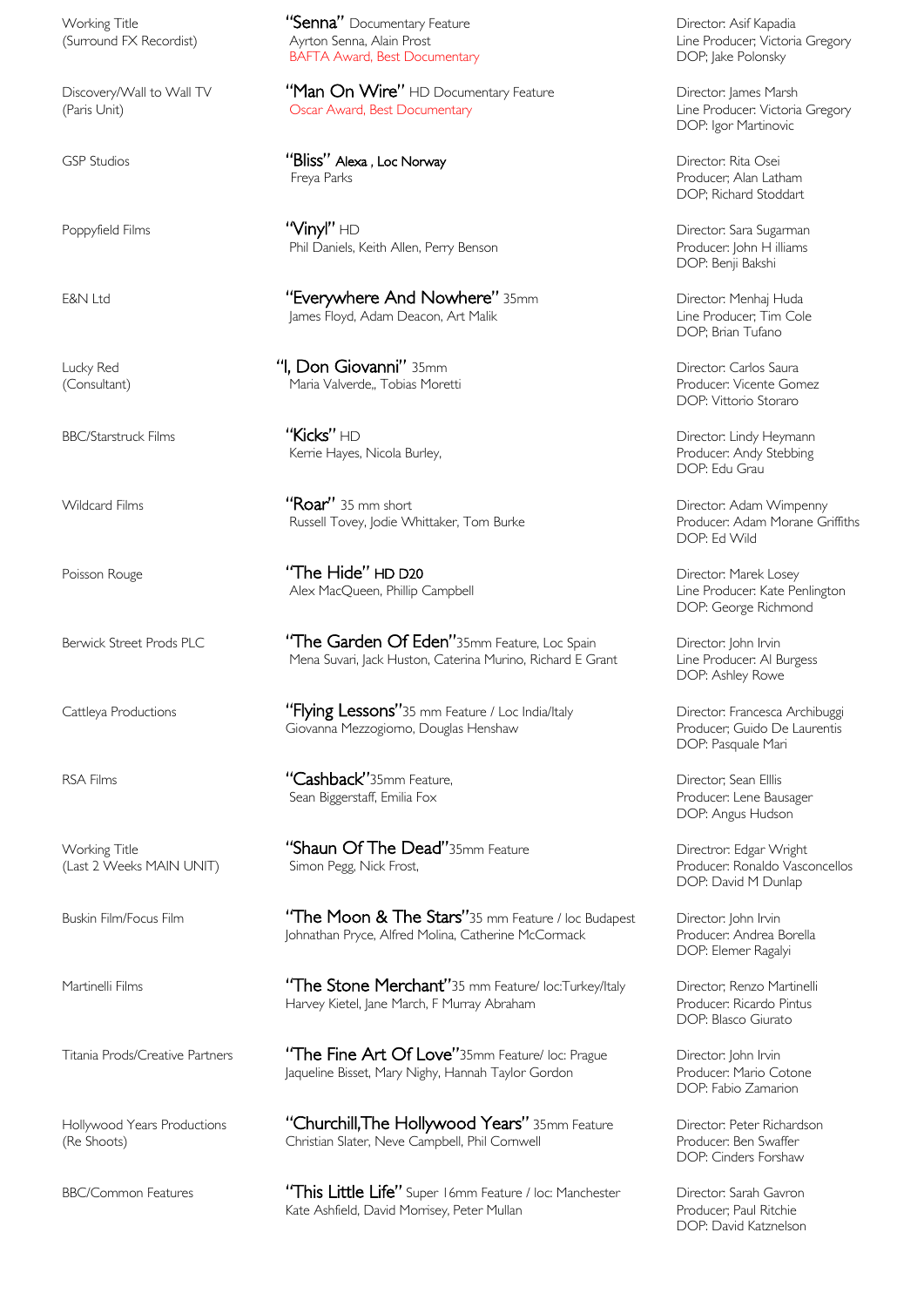Close Grip Films/SKY **"My Kingdom"** 35mmFeature/ loc: Liverpool Director: Don Boyd

## TV DRAMA

Vertigo/Sky **Sunding the Contract Series 1** Vertigo/Sky Director: Diarmuid Gogginns/ Noel Clark, Ashley Walters **Dominic Le Clerc** 

Vittoria Belvedere, Martin Crewes

Charles Dance, Flavio Insinna

HBO/Sky Left Bank Pictures "Strikeback" Series 7 Director: Bill Eagles/Steve Schill Warren Brown, Daniel McPherson, Jamie Bamber Producer: Richard Producer: Richard Burrell<br>Alin Sumarwata, Yasemin Kav Allen, Varada Sethu Alin Sumarwata, Yasemin Kay Allen, Varada Sethu

Michael Madsen, Harvey Keitel, Roy Scheider

ITV/Buffalo Pitures **"Doc Martin" Series 8** Partine Series 8<br>Martin Clunes, Guest Sigourney Weaver Phillippa Braithwaite Martin Clunes, Guest Sigourney Weaver

SKY/Bandit TV **Subset Conflict Constant ("Delicious" Series 1 & 2** Director: Claire Kilner<br>Dawn French, Emilia Fox, Ian Glenn (Delity Producer; Phillipa Giles) Dawn French, Emilia Fox, Ian Glenn

NBC/Universal / Stillking Prods "Emerald City" 10 part Series / Loc: Spain,Croatia Director: Tarsem Singh<br>Adria Arjona, Vincent D'Onofrio ,loely Richardson Producer: Chris Thompson Adria Arjona, Vincent D'Onofrio ,Joely Richardson

eries 1, the contract of the contract of the contract of the contract of the contract of the contract of the contract of the contract of the contract of the contract of the contract of the contract of the contract of the c

ITV **The Contract Contract Contract Contract Contract Contract Contract Contract Contract Contract Contract Contract Contract Contract Contract Contract Contract Contract Contract Contract Contract Contract Contract Contra** Brenda Blethyn, Kenny Doughty Daikin Marsh, Stewart Svaasand,

ITV/STV **The Poison Tree"** Alexa 2 New part drama Director; Marek Losey Myana Buring, Ophelia Lovibond, Matthew Goode Producer; Madonna Baptiste

SKY/KUDOS **"Kitten Chic"** Alexa One off drama for Love Matters Director; Andy De Emmony<br>Poppy Rush. Lucien Laviscount, Tanya Franks Producer: Diederick Santer Poppy Rush, Lucien Laviscount, Tanya Franks

Richard Harris, Jimi Mistry, Lynne Redgave **Producer: Neal Wiesman** DOP: Dewald Aukema

Martinelli Films " **"Five Moons Square"** 35mm Feature / loc: Italy Director: Renzo Martinelli Donald Sutherland, Giancarlo Giannini, Stefania Rocca Producer: Giuseppe Giglietti DOP: Blasco Giurato

Lux Vide/Blue Star Movies "Rita Di Cascia"35mm Feature / loc: Rome Director: Giorgio Capitani<br>Vittoria Belvedere, Martin Crewes DOP: Fabrizio Lucci

Lux Vide/Blue Star Movies "Don Bosco"35mm Feature / loc: Rome Director: Lodovico Gasparini<br>Charles Dance, Flavio Insinna Charles Dance and Broducer: Luca Bernabei DOP: Giovanni Galasso

RLR Productions/Nucreation "Redlightrunners" 35mm Feature / loc : London Director: Nick Egan<br>Michael Madsen, Harvey Keitel, Roy Scheider Producer: Nigel Warren Green

Producer; Kiaran Murray Smith DOP; Sergio Delgado

ITV/Buffalo Pitures **"Manhunt"** ("Manhunt" Director: Marc Evans Martin Clunes, Producer: Phillippa Braithwaite DOP: Baz Irvine

DOP: Simon Archer

DOP: Jamie Cairney

DOP: Colin Watkinson

Producer; Marcus Wilson DOP: John Conroy

ITV/Mainstreet Pictures **"Him"**  $\sum_{i=1}^{n}$  Pictor: Andy De Emmony Producer: Chrissy Skins DOP: Dale McCready

> William Sinclair Producer; Margaret Mitchell DOP; Simon Richards, Seamus Deasy, Cinders Forshaw

DOP; Balazs Bolygo

DOP; Dave Miller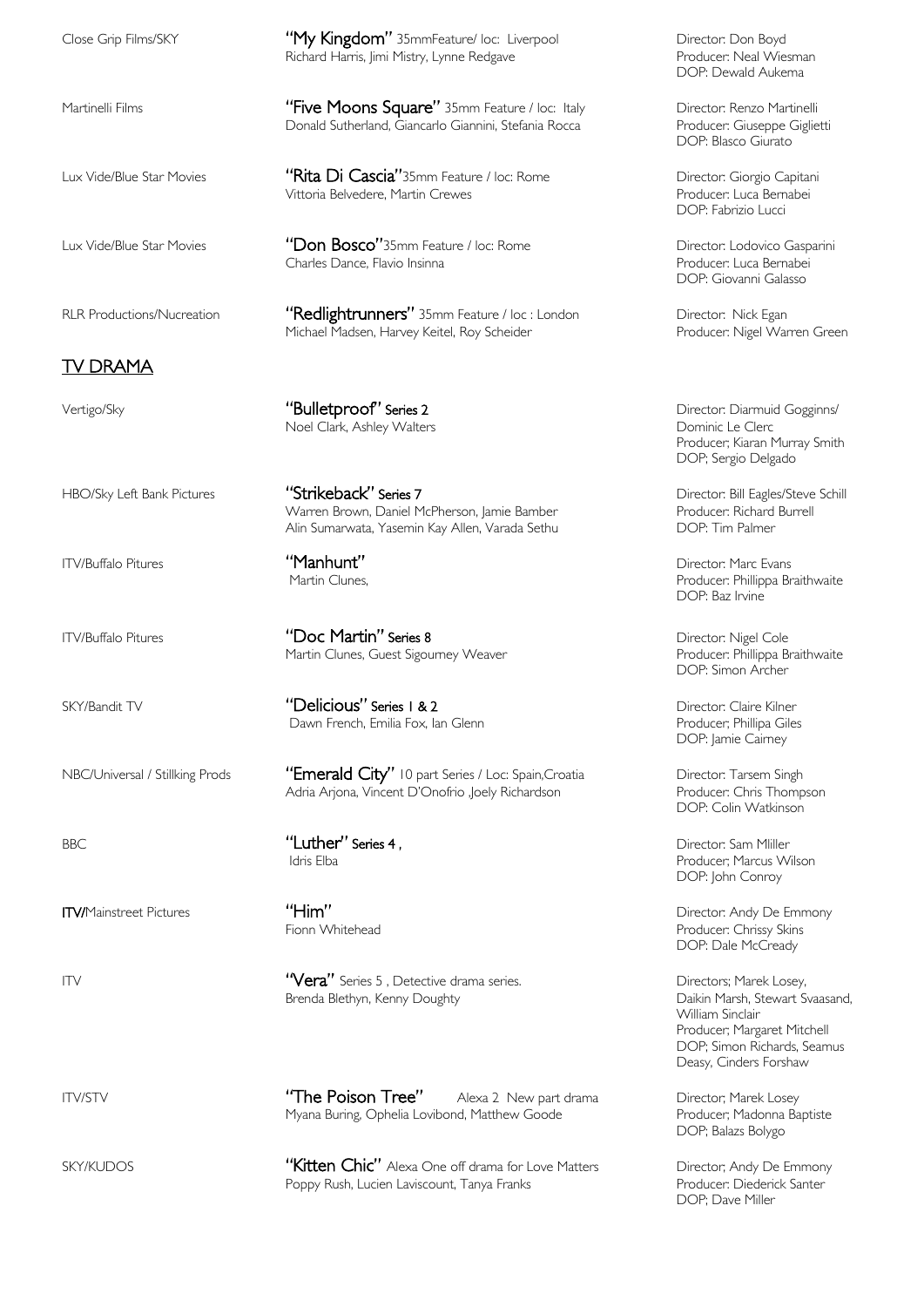| NBC/Universal / Stillking Prods                | "Revelations" 35mm Mini Series / Loc: Prague,/ Italy<br>Bill Pullman, Natasha Mac Elhone                                                                       | Director: Lili Zanuck<br>Producer: Gavin Polone<br>DOP: Joel Ransom                                       |
|------------------------------------------------|----------------------------------------------------------------------------------------------------------------------------------------------------------------|-----------------------------------------------------------------------------------------------------------|
| <b>BBC</b>                                     | "Thome Scaredycat" F35 New Crime Drama<br>David Morrisey, Sandra Oh, Aiden Gillan                                                                              | Director: Benjamin Ross<br>Producer: Jolyon Symonds<br>DOP: Pierre Jodoin                                 |
| <b>ITV/La Plante Prods</b>                     | "Above Suspicion"Super 16mm New 2 Part Crime Drama<br>Kelly Reilly, Ciaran Hinds, Jason Durr                                                                   | Director: Chris Menaul<br>Producer: Jolyon Symonds<br>DOP: Tim Palmer                                     |
| Columbia Tristar                               | "Sams Circus" 35mm Pilot / Loc: Pinewood                                                                                                                       | Director: Robert Singer<br>Producer: Gavin Polone                                                         |
| BBC4                                           | "Kenneth Tyan: In Praise Of Hardcore"<br>Rob Brydon, Julian Sands, Catherine Mc Cormack                                                                        | Director: Chrs Durlacher<br>Producer: Ben Evans                                                           |
| <b>BBC/CFI</b>                                 | "The Roman Mysteries" Super I6mm<br>Childrens Drama series Loc / Tunisia & Malta                                                                               | Director: Paul Marcus<br>Producer David Ball                                                              |
| Granada Films                                  | "Wall Of Silence" Super 16mm Feature length TV<br>James Nesbitt, Phil Daniels                                                                                  | Director: Chris Menaul<br>Producer: Saurabh Kakkar<br>DOP: Lukas Strebel                                  |
| <b>BBC</b> Drama                               | "The Debt" Super 16mm 2 x 60 min TV Comedy drama<br>Warren Clarke, Martin Freeman                                                                              | Director: Jon Jones<br>Producer: Pier Wilkie<br>DOP: John Pardue                                          |
| Thames TV                                      | "Promoted to Glory" Super 16mm 2 hr drama<br>Ken Stott, Lesley Manville,                                                                                       | Director: Richard Spence<br>Producer: Ken Trodd<br>DOP: Peter Middleton                                   |
| BBC Drama<br>Production Sound Mixer (Series 1) | "The Inspector Lynley Mysteries" Superl 6mm<br>Nathaniel Parker, Sharon Small, Bill Nighy, John Sessions                                                       | Directors: Richard Laxton<br>Robert Young, Kim Flitcroft<br>Producer: Ruth Baumgarten<br>DOP: David Higgs |
| C4/Ska Ginger Prods                            | "Lock Stock" Super 16mm TV Film and 6 Part Series                                                                                                              | Directors: Sheree Folkson<br>David Thacker, Nick Jones<br>Producer: Anthony Wood<br>DOP: Katie Swain      |
| <b>BBC</b> Drama<br>(Eps 4 & 5)                | "The Sins" Super 16mm 7 part TV drama series<br>Pete Postlethwaite                                                                                             | Director: David Yates<br>Producer: Liza Marshall<br>DOP: Chris Seager                                     |
| <b>BBC</b>                                     | "Residents" Super 16mm 8 part tv series Black Comedy                                                                                                           | Director: Richard Heslop<br>Producer: Pier Wilkie<br>DOP: Neve Cunningham                                 |
| BBC (Screen One)                               | "Flight" Super 16mm TV Feature<br>Mina Anwar, Roshan Seth                                                                                                      | Director: Alex Pillai<br>Producer: Peter Jacques<br>DOP: Mike Spragg                                      |
| DOCUMENTARY/TV                                 |                                                                                                                                                                |                                                                                                           |
| Colossus/SKY                                   | "Conquest of the Skies 3D" Attenborough returns with 3 part series exploring one of the<br>greatest miracles of nature, flight                                 |                                                                                                           |
| Colossus/SKY                                   | "David Attenborough's Natural History Museum Alive 3D" An after hours stroll<br>around the museum with Sir David where the exhibits remarkably spring to life. |                                                                                                           |
| Colossus/SKY                                   | "Micro Monsters 3D" Sir David Attenborough uses the latest 3D technology to<br>bring to life the extreme and deadly unseen world of bugs.                      |                                                                                                           |
| New Black Films, Amazon<br>(Sound Supervisor)  | "Le Mans 3D"Racing Is Everything Doco follows 5 teams and drivers attempts at the worlds<br>most iconic 24 hour endurance race                                 |                                                                                                           |

Channel 4/20/20 TV "**'Jamaica ER''** Controversial 4 part observational doco series on Kingston Public Hospital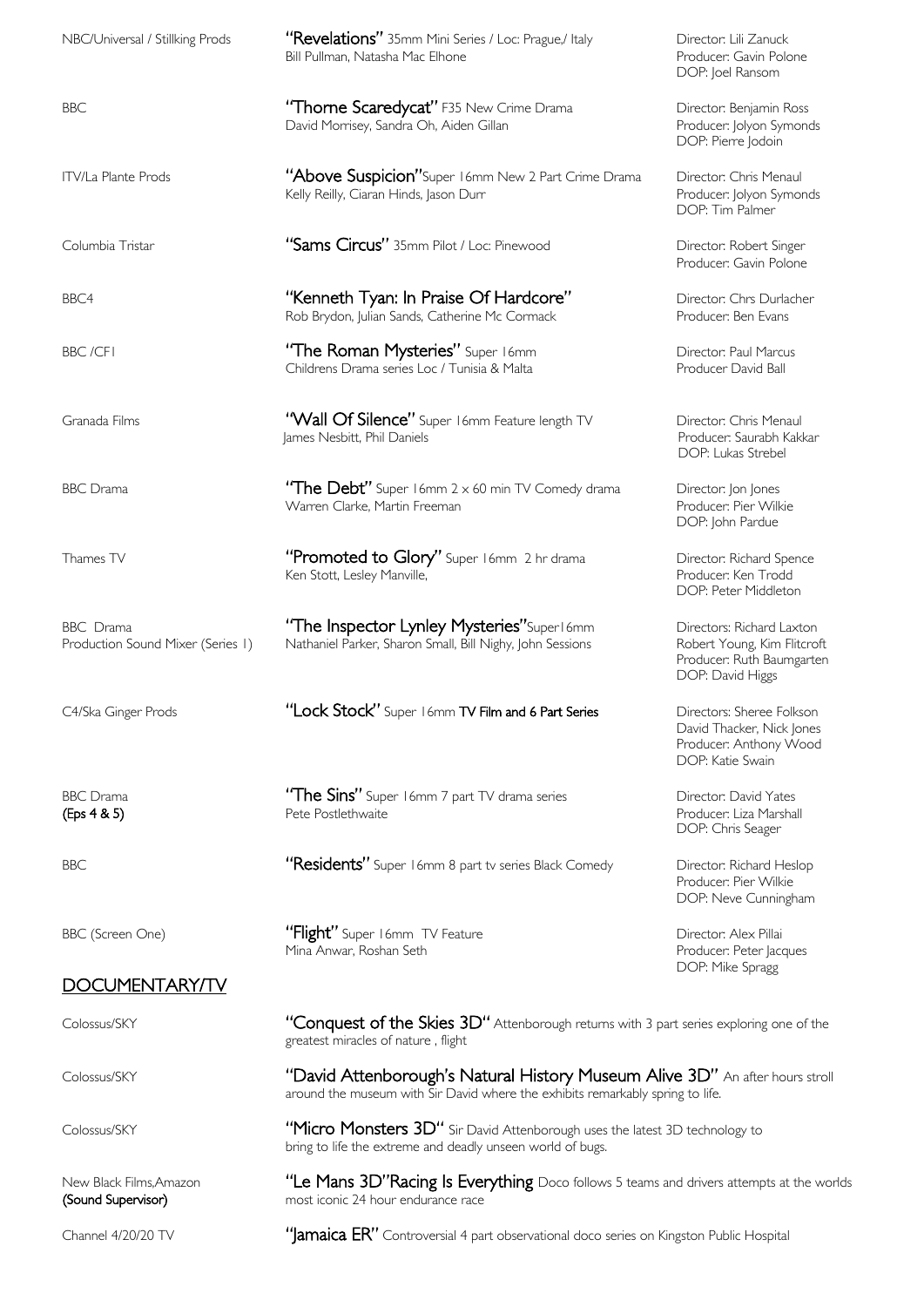| Amazon/Chump TV                    | "The Grand Tour" Infamous Top Gear gang return with new series                                                                          |
|------------------------------------|-----------------------------------------------------------------------------------------------------------------------------------------|
| <b>BBC</b>                         | "A to Z of Top Gear" Returning celebs discuss the series Xmas Special                                                                   |
| Monkey Kingdom                     | "Made In Chelsea" BAFTA award winning Reality series following the rich and wannabe famous<br>Chelsea set                               |
| <b>BBC/Talkback Thames</b>         | "The Apprentice" Award winning series, Lord Sugar returns to challenge 16 more hopefuls<br>for the chance to work with him.             |
| ITV, Liberty Bell                  | "Sugar Free Farm" Lifestyle series, 6 celebs give up sugar                                                                              |
| CH4/Platform Productions           | "The Dealership" 100% Observational Documentary series, takes a look under<br>the bonnet of an Essex used car dealership                |
| CH4/Vaudeville Prods               | "Derren Brown Xmas Special" ND agreement !!!                                                                                            |
| Sky Tv, Buccaneer Media            | "Desi Rascals" Fresh New Asian Multigenerational Reality series produced by Gurinder Chadha                                             |
| Shine TV                           | "Masterchef" Amateur cooks compete to win the coveted Masterchef title                                                                  |
| National Geographic/ Bullseye TV   | "Preppers 2" Paranoid and delusional, or should the rest of you be prepping too?                                                        |
| <b>BBC</b><br>(Sound Supervisor)   | "Blue Peter You Decide" Series about the nationwide hunt for a new Blue Peter<br>Presenter                                              |
| Hat Trick Productions              | "Facejacker" Comedy series based on Bafta award winning Fonejacker series                                                               |
| Objective Productions              | "Meet The Parents" Hidden camera show Series, (Sound Supervisor)                                                                        |
| Objective Productions              | "Movie Mistakes" Last two Series,                                                                                                       |
| Pioneer Productions                | "Biology Of Dads" Factual examining new research into the science of fatherhood                                                         |
| $\mathsf{I} \mathsf{I} \mathsf{V}$ | "Drive" Celebrities taught to become racing drivers                                                                                     |
| Darlow Smithson                    | "Richard Hammonds Engineering Connections" Science series                                                                               |
| October Films/Channel 4            | "Dispatches" The Problem Princes                                                                                                        |
| <b>Blast Films</b>                 | "The Queen" Historical Documentary looking back over the last 50 years of our Monarchs reign                                            |
| Carlton/Goldhawk Films             | "SAS, The Soldier's Story" Super 16 mm 7 part drama/doc series about the Regiment                                                       |
| Channel 4/PBS/Nova                 | "On Alert in the Gulf' Super 16 mm, US Navy carrier group in the Arabian Gulf.                                                          |
| Discovery/BBC                      | "Journeys to the Bottom of the Sea" D Day documentary                                                                                   |
| Channel 4/Keo Films                | "The Ends of the Earth"(Big Snake) Super 16 mm Writer/Snakehunter's search for the<br>world's largest python.                           |
| <b>BBC/Nicholas Claxton</b>        | "Forbidden Journey" Photographer retraces Richard Burtons 19th Century expedition through<br>Somalia to the Forbidden City of Harrar.   |
| <b>BBC</b>                         | "The Mission" (Britannia) Documentary about the construction of the world biggest<br>Gas rig in the North Sea                           |
| <b>BBC</b> Bristol                 | "Orangutan Rescue" Wildlife special with Michaela Strachan on the Orangutangs of Borneo and<br>their fight for survival after the fires |
| C4/Vera Productions                | "   o Brand Burns Rubber" Documentary about comedienne's attempt at the RAC Rally.                                                      |
| C4/Ginger Productions              | "Tee Time" (Chris Evans) 6 part series on amateur golf worldwide.                                                                       |
| Fuji TV/Warner Video               | "Damon Hill The Fight for Victory" Award winning documentary on Damon Hill's<br>championship winning year                               |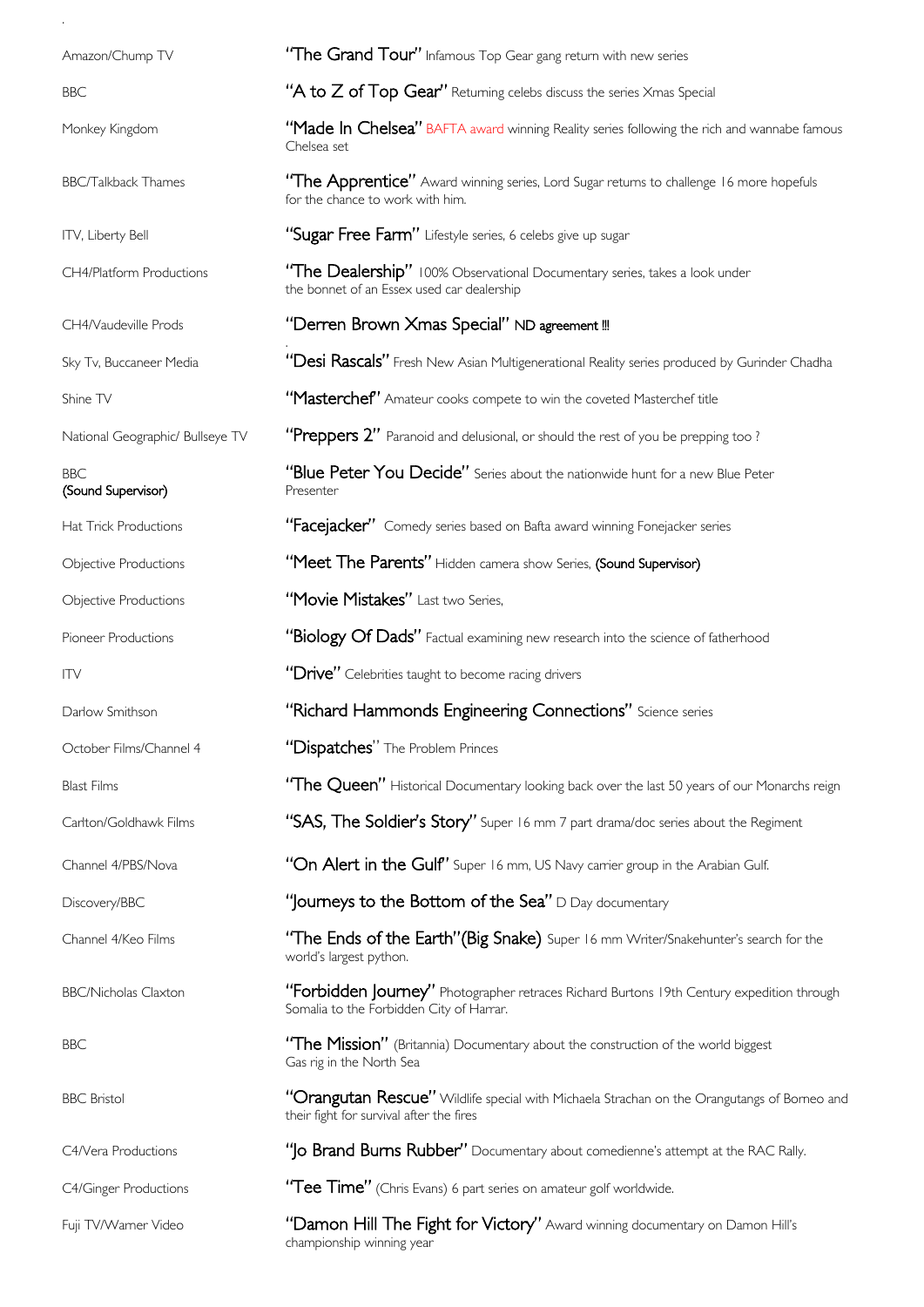| Carlton/Watchmaker          | "Clive James Meets Damon Hill" Australian wit meets FI world champion             |
|-----------------------------|-----------------------------------------------------------------------------------|
| C4/Diverse Productions      | "Road Raj" 6 part documentary series taking a look at all walks of life in Bombay |
| <b>BBC/Nicholas Claxton</b> | "Inside Story" Winnie Mandela Murder Trial documentary                            |
| C4/3BMTV                    | "Queer & Catholic" Documentary about the gay crisis in today's catholic church.   |
| C4                          | "Cutting Edge" Various episodes, Documentary                                      |
| <b>BBC/Lion TV</b>          | "Paddington Green" Observational documentary series                               |
| <b>BBC/RDF</b>              | "Many Happy Returns" Childrens' lives revisited, Documentary                      |
| <b>BBC/Nicholas Claxton</b> | "Inside Story" (Blackout) date rape documentary                                   |
| Discovery/Wall to Wall      | "Neanderthal Code" Documentary                                                    |
| National Geographic         | "Back to the Wild" Relocating Malaysian elephants to safety                       |
| Darlow Smithson/Nat Geo     | "Seconds From Disaster" Munich & Comet Documentary reconstruction                 |
| Carlton/Prospect Pictures   | "The Good Sex Guide" Award Winning factual LE Series                              |

# **COMMERCIALS**

| <b>Bedford Productions/</b><br>Phillip Morris | "Ferrari FI Ride"35 mm Surround Sound for Marlboro Ferrari FI team, shot on<br>location at Imola grand prix circuit with Michael Schumacher & Eddie Irvine |  |
|-----------------------------------------------|------------------------------------------------------------------------------------------------------------------------------------------------------------|--|
| Channel 4 Creative                            | "Britains Missing Children" Super 16 mm series promo for CH 4                                                                                              |  |
| <b>GLUE</b>                                   | "Google" Red Camera                                                                                                                                        |  |
| Feel Films                                    | "TDA" Red Camera series for the teaching development agency                                                                                                |  |
| DLKW/Park Village                             | "Morrisons" (2008-9) 35 mm for supermarket chain                                                                                                           |  |
| Park Village                                  | "Waitrose" Xmas campaign                                                                                                                                   |  |
| Park Village                                  | "Jaguar F Pace" campaign                                                                                                                                   |  |
| Winkle Prods                                  | "Oil Of Ulay"/"Pantene"/"Comet" 35 mm                                                                                                                      |  |
| Toast TV                                      | "City Girls" 35 mm                                                                                                                                         |  |
| Nodachi                                       | <b>"Lebara"</b> Red Camera                                                                                                                                 |  |